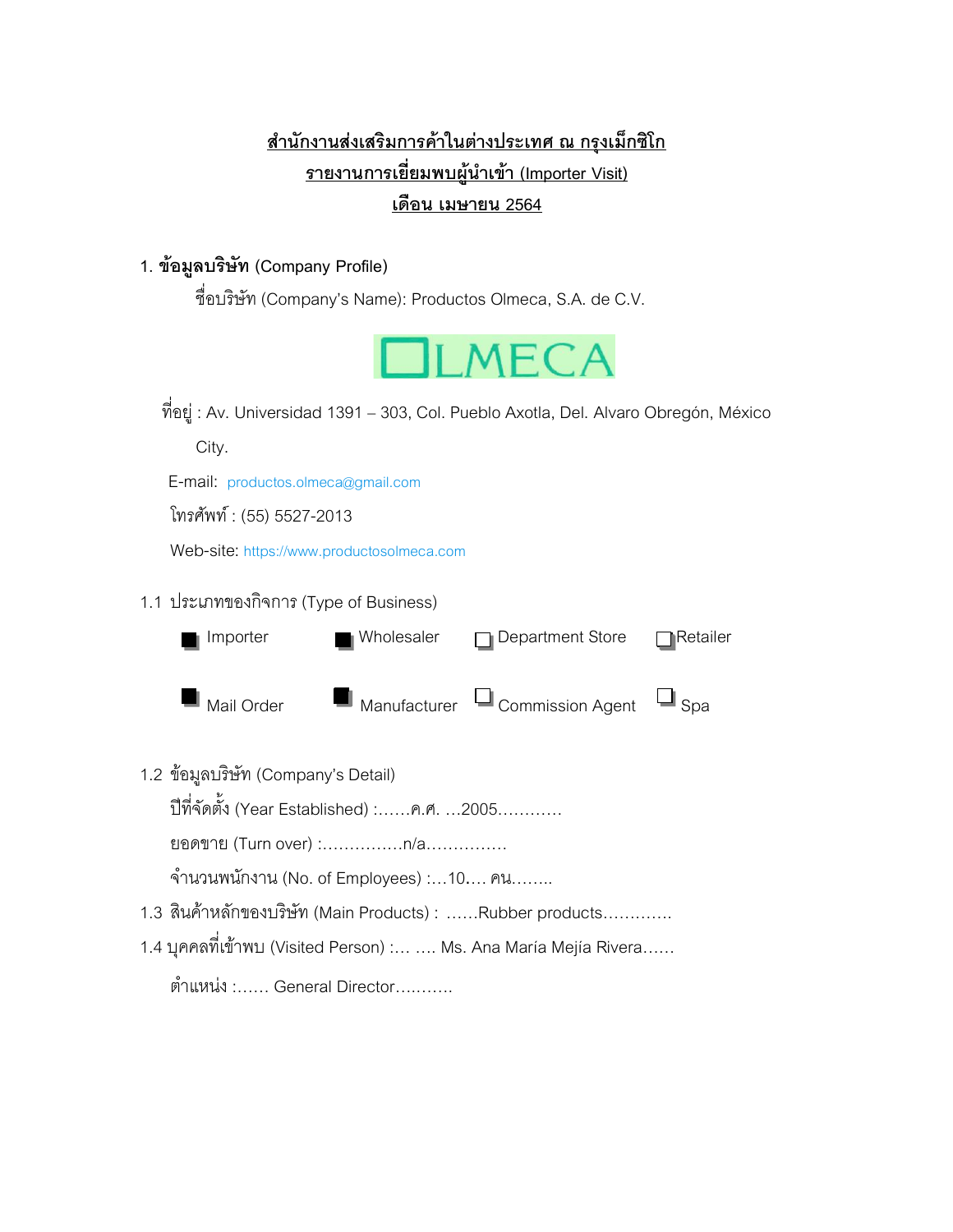## 2. ข้อมูลที่ได้รับจากการเข้าพบ (Information Obtained)

### 2.1 ภาพรวมบริษัทและสินค้า (Company & Product Overviews) :

Productos Olmeca S.A. de C.V., is an importer company of rubber products. The company imports 5 tons of rubber per month to manufacture different products. The most important products are:

| Products                |  |
|-------------------------|--|
| Rolls                   |  |
| Flastic band            |  |
| Latex mixed with cotton |  |
| Latex bonded with lycra |  |

It distributes all over Mexico.

It is supplier of rubber products for different industries such as:

- Automotive Parts
- Orthopedic use
- Construction

It distributes rubber for:

- Wheels
- Equipment for material handling
- Roller covers
- Custom products

The Company has its own designs for each product attending the requirements of the customers.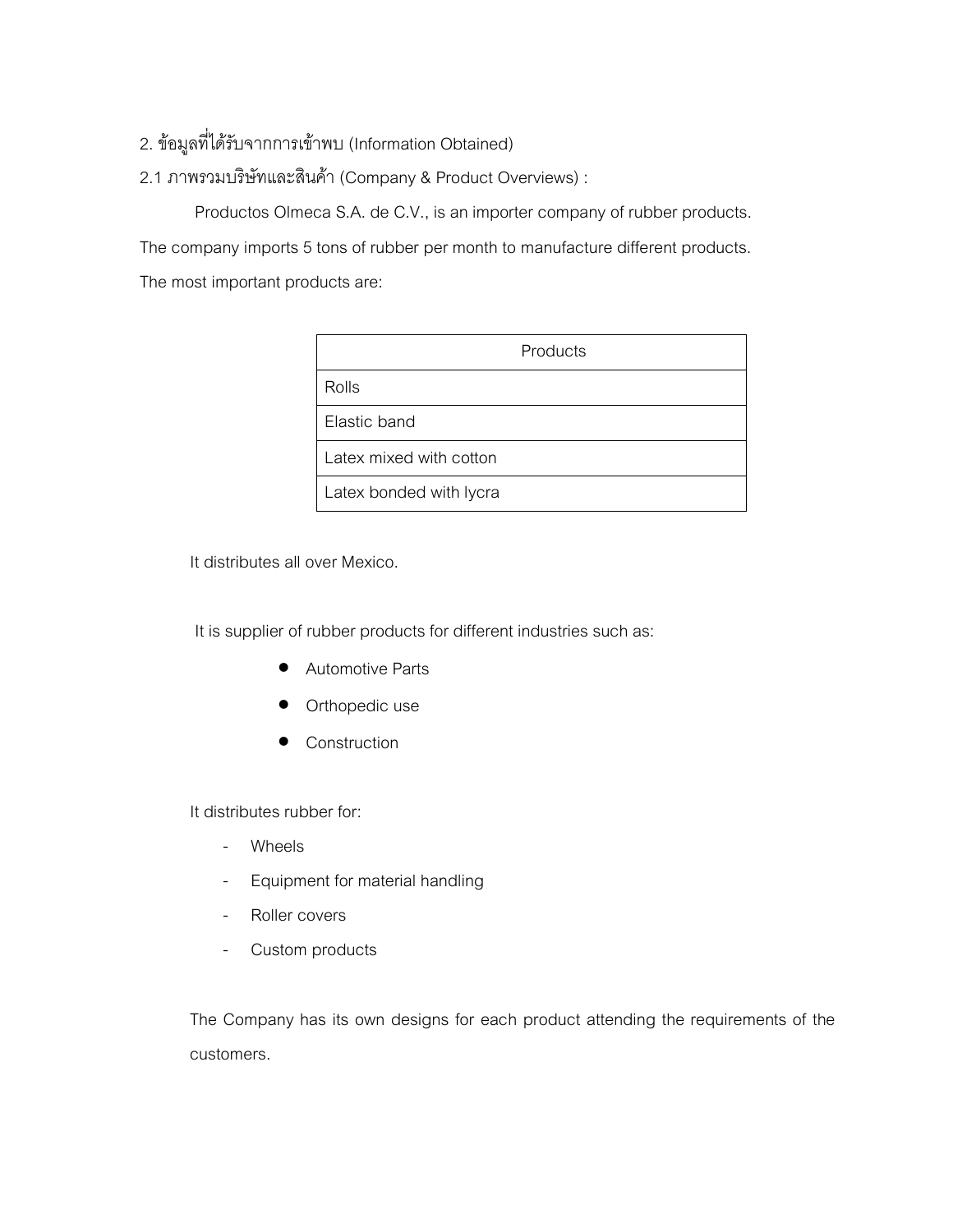The Rubber Product Manufacturing industry in Mexico has grown in industrial production and new light vehicle sales.

Growth has been tempered somewhat by a decline in the world price of rubber, which has pushed down selling prices slightly.

However, the industry is fairly consolidated, which keeps pricing pressure at a relatively low level.

#### **1. Market**

In Mexico, the production of natural rubber is scarce; it only has the domestic market and supplies it in 10% of the total consumption.

Mexico's rubber industry relies heavily on imports which predominantly come from the United States.

Mexico is one of the most powerful automotive industries in Latin America, therefore, is a particularly important importer of rubber and rubber products.

The rubber processing plants (Agroindustry) play an important role in the purchase and sale of rubber in the country.

According to the Ms. Mejía, usually the purchase and sale of rubber is carried out between producers and intermediaries, very occasionally by processors (as is the case with tire companies).

#### **Import tax**

(HS Code: 40) Rubber and its manufactures Exempt of import tax in the country.